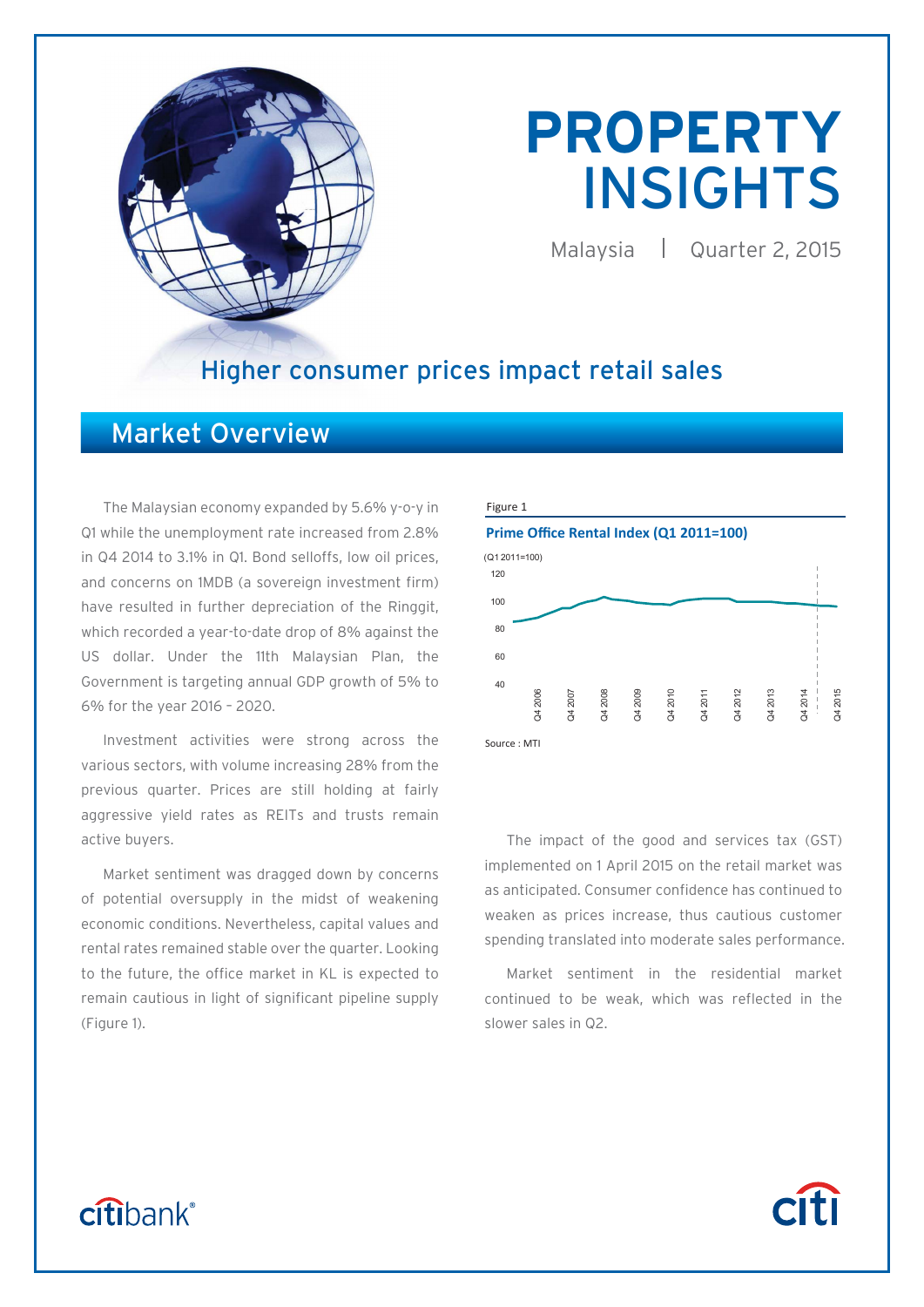### Trends & Updates

### Economic Overview

#### **Malaysian economy grew by 5.6% in Q1 2015**

The Malaysian economy expanded by 5.6% year-on-year (y-o-y) in Q1 2015 (Q4 2014: 5.7%) (Figure 2). Seasonally adjusted growth quarter-on-quarter (q-o-q), however, declined as the economy expanded by 1.2% in Q1, lower than the 1.8% achieved in Q4 2014. This was largely due to the contraction in net exports, which offset the stronger growth in domestic demand.

Demand from the private sector, which was driven by stronger growth in both consumption and investment, increased by 9.6% y-o-y in Q1 (Q4 2014: 8.3%). The increase in Government spending also contributed to stronger demand from the public sector, with a y-o-y growth of 2.5% in Q1 compared to the 0.6% in Q4 2014. The labour market remained largely unchanged in Q1, with unemployment rate at 3.1%.

All sectors continued to register positive growth in Q1, with the exception of the agriculture sector. The construction sector was the main driver of the economy in Q1, with a y-o-y growth of 9.7%, followed closely by the mining sector which expanded by 9.6% y-o-y.

#### **Inflation declined further in Q2**

The Consumer Price Index (CPI) rose by 0.7% y-o-y in Q1 2015, significantly lower than the 2.8% increase recorded in the previous quarter. This was largely due to the downward revision of fuel prices that caused the cost of transport items to fall by 7.6% y-o-y in Q1. With the introduction of GST in Q2, it is likely that the CPI will continue an upward trend.

#### **Consumer Sentiment Index continues to head south**

The Consumer Sentiment Index (CSI) declined in Q1 2015 for the third consecutive quarter. The index decreased from 83 in Q4 2014 to 72.6 in Q1 2015, the lowest level in six years.



Source: Bank Negara Malaysia, Department of Statistics Malaysia, DTZ Research

#### **Ringgit depreciated against the US Dollar in Q2**

The Ringgit continued to depreciate against the US dollar in Q2. The depreciation was attributed to a number of factors which included sell-off activities in the bond market, the expected increase in US interest rates and low oil prices. The fall of the Ringgit also reflected a weakening of investor confidence due to the controversy surrounding 1Malaysia Development Berhad (1MDB), a sovereign investment firm.

 In Q2, the Ringgit depreciated by 1.9% against the US dollar, after a drop of 6.0% in Q1. In addition to the US dollar, the Ringgit also depreciated against the pound sterling (-8.4%), euro (-5.5%), Australian dollar (-2.6%), Singapore dollar (-4.1%) and Japanese yen  $(-0.1\%)$ 

#### **Malaysia targets 5%–6% annual GDP growth for the year 2016 – 2020**

The Government has unveiled its 11th Malaysian Plan, as part of the vision to transform Malaysia into a developed nation by 2020. Besides targeting an annual GDP growth of 5% to 6%, the government is expecting the unemployment rate to sit at 2.8% in 2020, with inflation around 2.5% to 3%. The fiscal deficit has been adjusted upwards to 3.2% from 3.0%. GDP growth for 2015 is now projected at 4.5% - 5.5%, as opposed to 5% - 6%.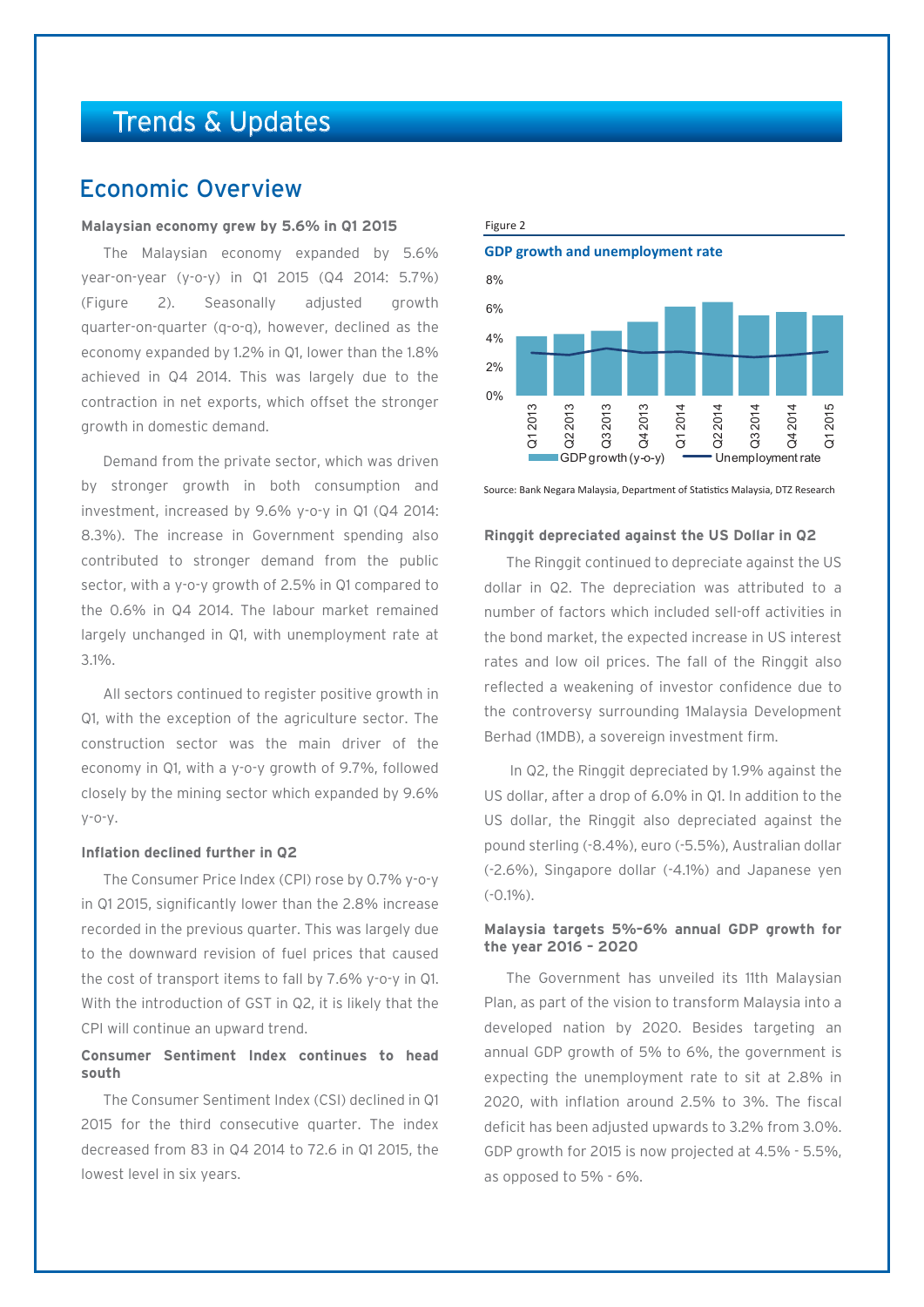### Residential

#### **Steady new supply during the quarter**

A steady new supply of 1,437 high-end condominium units were recorded in Q2, an increase of approximately 4% from the 1,377 units completed in Q1. These new completions were all located outside of the city centre, such as Arcoris Residences @ Arcoris Mon't Kiara, Verdana North Kiara and G Residences. There were no completed projects within the city centre.

Some 5,125 units of high-end condominiums are expected to enter the market by the year end, with about 50% of new supply to be located within city centre (Figure 3).

#### **High-end condominium market relatively stable with a slight drop in capital value**

The average price and rental rate of high-end condominiums in Kuala Lumpur were both relatively stable in Q2. Average prices declined marginally by 1.6% q-o-q to RM738 per sq ft in Q2. On the other hand, average rents inched up from RM3.42 per sq ft per month in Q1 to RM3.55 per sq ft per month in Q2 (Figure 4).

Demand for larger units are expected to be slower than demand for smaller ones (with a built-up size of less than 1,000 sf) due to budget constraints. However, a larger supply of small units in the pipeline is expected to moderate demand for smaller units.

#### **Residential market remained tepid**

Sales and new launches continued to be slow, especially for luxury properties. Housing demand is likely to be project specific. A case in point was Residensi Sefina at Mont' Kiara, which attracted strong interest. This project was developed by UEM Sunrise Bhd, offering 245 high-end condominium apartments. Most units have a built-up area between 1,300 sf to 1,700 sf with a starting price of RM830 psf (or at RM1.1 mil) and above.

#### Figure 3

#### **Future supply of high-end condominiums in Kuala Lumpur**



Source : DTZ Research

Figure 4

#### **Rental and price indices of high-end condominiums in Kuala Lumpur**



Source : DTZ Research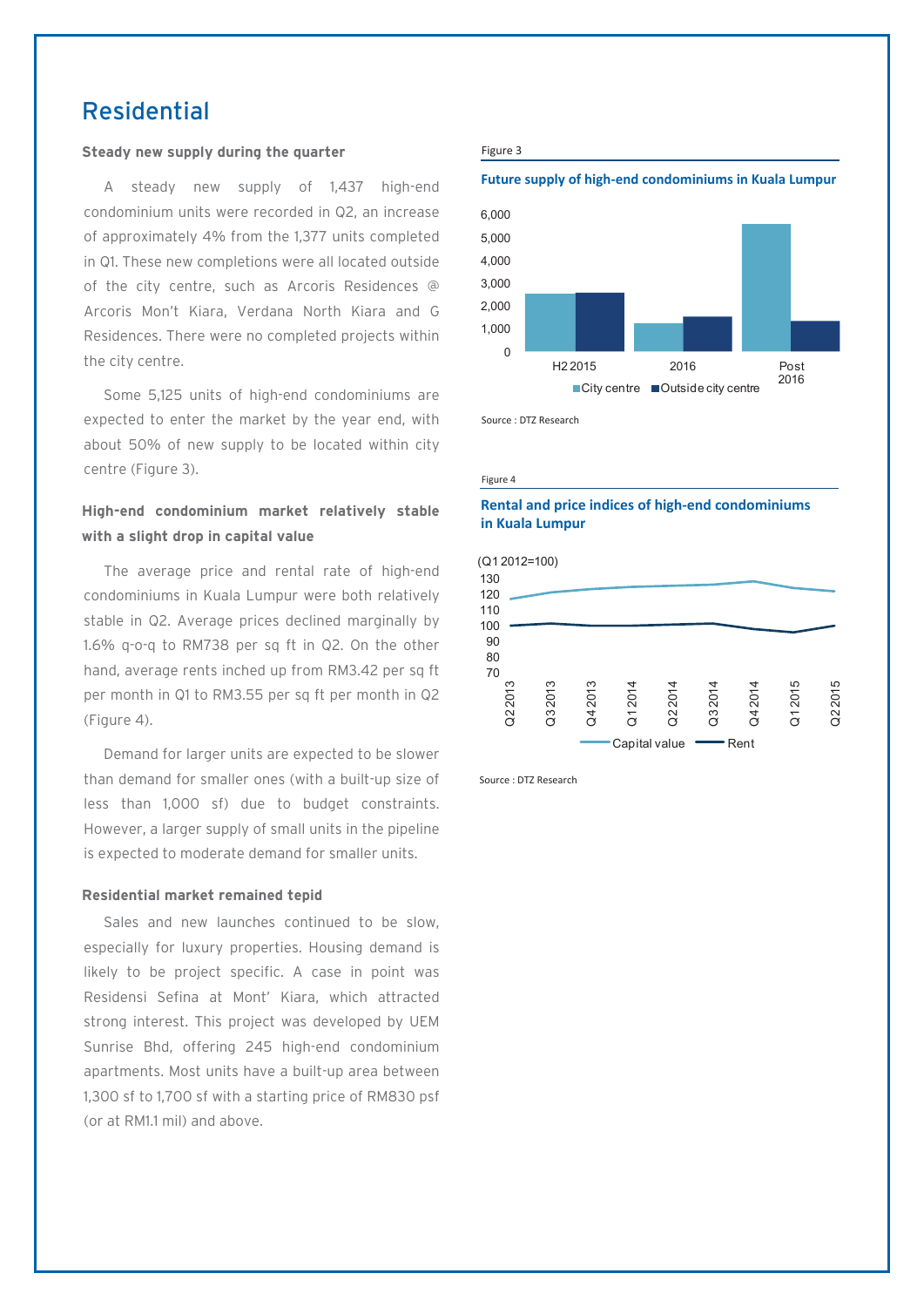### Retail

#### **Declining consumer confidence**

The impact of the good and services tax (GST) implemented on 1 April 2015 on retail market has been anticipated. Predominantly, retailers have experienced a slowdown in retail sales as consumers remain cautious to spending.

Consumer confidence continued to weaken, with the consumer sentiment index (CSI) declining below the 100-point threshold. The CSI has now reached its lowest level in six years. The index plunged 10.4 points quarter-on-quarter to 72.6 in Q1 2015 after falling 15 points to 83 points in Q4 2014. Consumers are tightening their spending as they are concerned over their financial and employment outlook.

The cautious mood translated into moderate sales performance, which dropped from 3.8% in Q1 to 3.5% in Q2. According to Retail Group Malaysia, for the six-month period after the implementation of GST, retail sales would likely slow down as consumers adopt a wait-and-see attitude on the increase of the goods prices before adapting to the new tax scheme. Sales are expected to pick up in the third and fourth quarter by 4.8% and 6.9% respectively. For the whole year of 2015 retail sales are expected to grow by 4.9%, lower than the 5.5% growth projected earlier.

#### **Buoyant occupancy**

There was a marginal decline of three percentage-points in the occupancy rate to 90%. The retail sector remained resilient even though domestic demand continued to be the key driver.

The refurbished Sunway Putra Mall (formerly known as Putra Mall) added 620,000 sq ft to stock, increasing retail stock in Kuala Lumpur to 25.1 million sq ft (Figure 5) in Q2. The mall forms part of Sunway Putra Place that includes the Legend Hotel and an office tower, acquired by Sunway REIT from Metroplex Holdings Sdn Bhd about four years ago.

Figure 5

#### **Retail new supply (NLA) in Kuala Lumpur, sq ft (million)**



Source : DTZ Research

Table 1

#### **Selected upcoming retail malls in Klang Valley**

| Name of development     | <b>Est Area</b><br>(NLA, sqft) | Est year of<br>completion |
|-------------------------|--------------------------------|---------------------------|
| Sunway Velocity         | 1,000,000                      | 2015                      |
| Glomac Damansara        | 350,000                        | 2015                      |
| <b>AEON Shah Alam</b>   | 500,000                        | 2016                      |
| The Starling            | 380,000                        | 2016                      |
| The Two $\omega$ Rawang | 1,350,000                      | 2017                      |

Source : DTZ Research

#### **More malls despite softer retail scene**

Despite the softer retail scene, more malls entered the market in Q2 (Figure 5). Atria Shoping Centre, a major mall in Petaling Jaya during the 1980s, made a re-entry as Atria Shopping Gallery. Atria Shopping Centre was unable to compete with the newer shopping complexes and lost its attraction in 2000s. In 2007, OSK Property Holdings acquired the mall from Lien Hoe Corporation and have subsequently redeveloped the complex.

Another exciting entry Q2 was the opening of the first phase of Mitsui Outlet Park KLIA, located about 6km from Kuala Lumpur International Airport (KLIA) in Sepang. It was developed by a joint venture between Malaysia Airports Holdings Bhd (MAHB) and Japan's Mitsui Fudosan Co.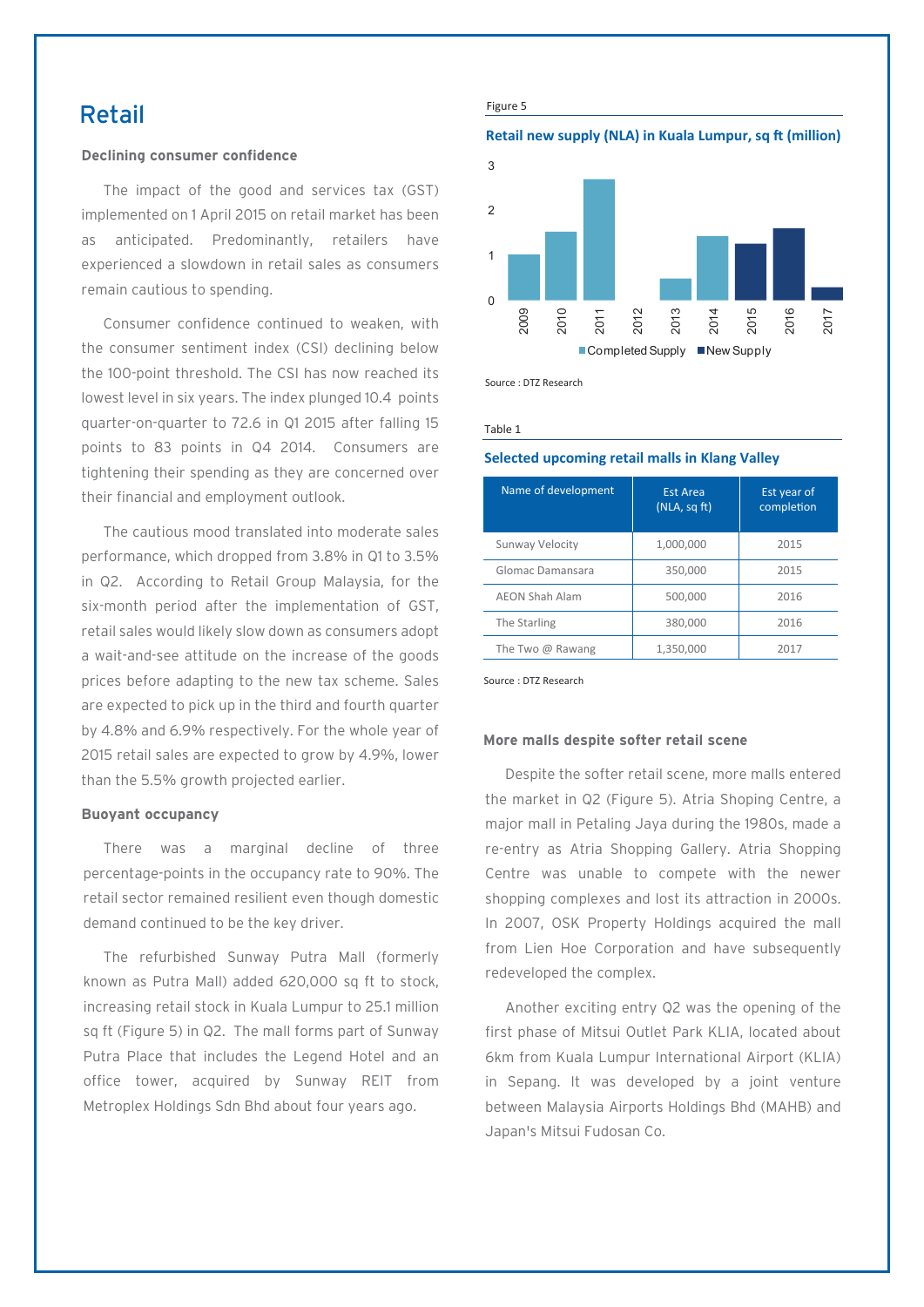It is the second outlet mall in Malaysia after Johor Premium Outlet was opened in 2011. The Mitsui Outlet Park is the first Mitsui branch in Southeast Asia and upon full completion in 2021 will be Mitsui's largest outlet mall, at approximately 470,000 sq ft.

The retail industry continues to be attractive to some developers with more large shopping malls being planned (Table 2). Tropicana Corporation

### **Office**

#### **No shortage of office space anytime soon**

The completion of Naza Tower @ Platinum Park, Q Sentral, and Summer Suites added about 2.8 million sq ft of office space to the Kuala Lumpur market in Q2. The majority of the newly completed supply emanated from the completion of Q Sentral, which delivered 1.4-million sq ft of strata space. Q Sentral offers units ranging from 108 sq ft up to 40,880 sq ft, and has reported to be almost sold out. Naza Tower and Q Sentral are both dual-compliant (Green Building and MSC status) office buildings, reflecting the growing trend of higher specification buildings to meet tenants' preferences. Office stock in Kuala Lumpur now stands at 75.3 million sq ft in Q2, a 3.8% increase q-o-q.

Another 2.6 million sq ft of supply is in the pipeline over the rest of the year. The 58-storey Ilham Baru (IB) Tower at Jalan Binjai is expected to be completed in the next quarter, which will provide more than 500,000 sq ft of office space. Other developments such as KL Trillion at Jalan Tun Razak, and two of the six towers at The Vertical, Bangsar South will start to complete from Q4 2015.

It is projected that some 5 million sq ft of office space is expected to come on board in 2016 (Figure 6), which includes The Vertical (Bangsar South) and KL Eco City at Jalan Kerinchi.

#### **Market sees maintaining capital value and rental rates**

Capital values for office space stayed flat at RM 942 psf. Similarly rental rates remained the same as revealed its 1 million sq ft shopping mall as part of an integrated development comprising a shopping mall, a hotel, residences and offices at Tropicana Gardens in Kota Damansara. In Bukit Jalil, Ho Hup Construction Co Bhd and Malton Bhd will be bulding 2 million sq ft mall dubbed as Pavilion 2 (Table 1). Overall, the retail scene is entering a more competitive and more subdued period in the coming years.



Source : DTZ Research

#### Figure 7

#### **Office net absorption, sq ft (million) and vacancy rate**



Source : DTZ Research

the previous quarter at RM 6.40 psf per month (Figure 8). This is unlike previous quarters, where an average of 0.44% q-o-q appreciation has been recorded.

The looming potential oversupply of office space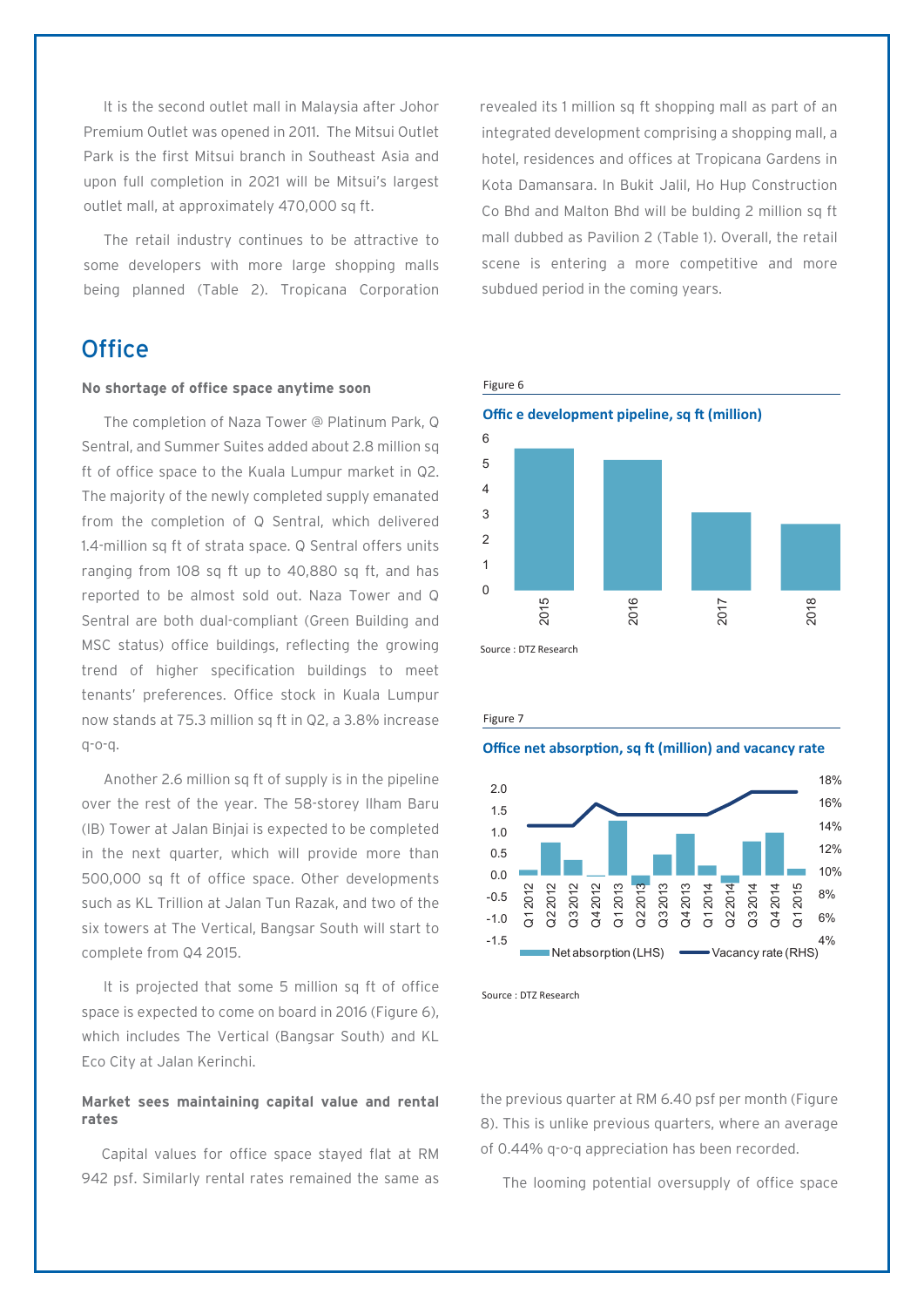will add downward pressure to rents and capital values. Notwithstanding, the refurbishment of older buildings, which include Menara Citibank and Menara JCorp, help to support rent and occupancy and the demand stemming from tenants relocating to new buildings help to offset some of the pressure.

#### **Resilient market amidst a challenging economy and weak sentiment**

Despite the decline of the Ringgit against the US Dollar to a ten-year low in Q2, the office market is expected to remain healthy. A weaker ringgit may even increase the interest of international investors to local properties. Indeed this reason was cited by Singapore's Royal Group as one of their main reasons for acquiring the DoubleTree by Hilton.

The corporate office scene is going through rejuvenation as new office towers continually supply



Source : URA, DTZ Research

the market while numbers of the old ones are being refurbished or converted, such as the aforementioned Menara Citibank and Menara JCorp, while Menara ING is in the process of being converted into a hotel.